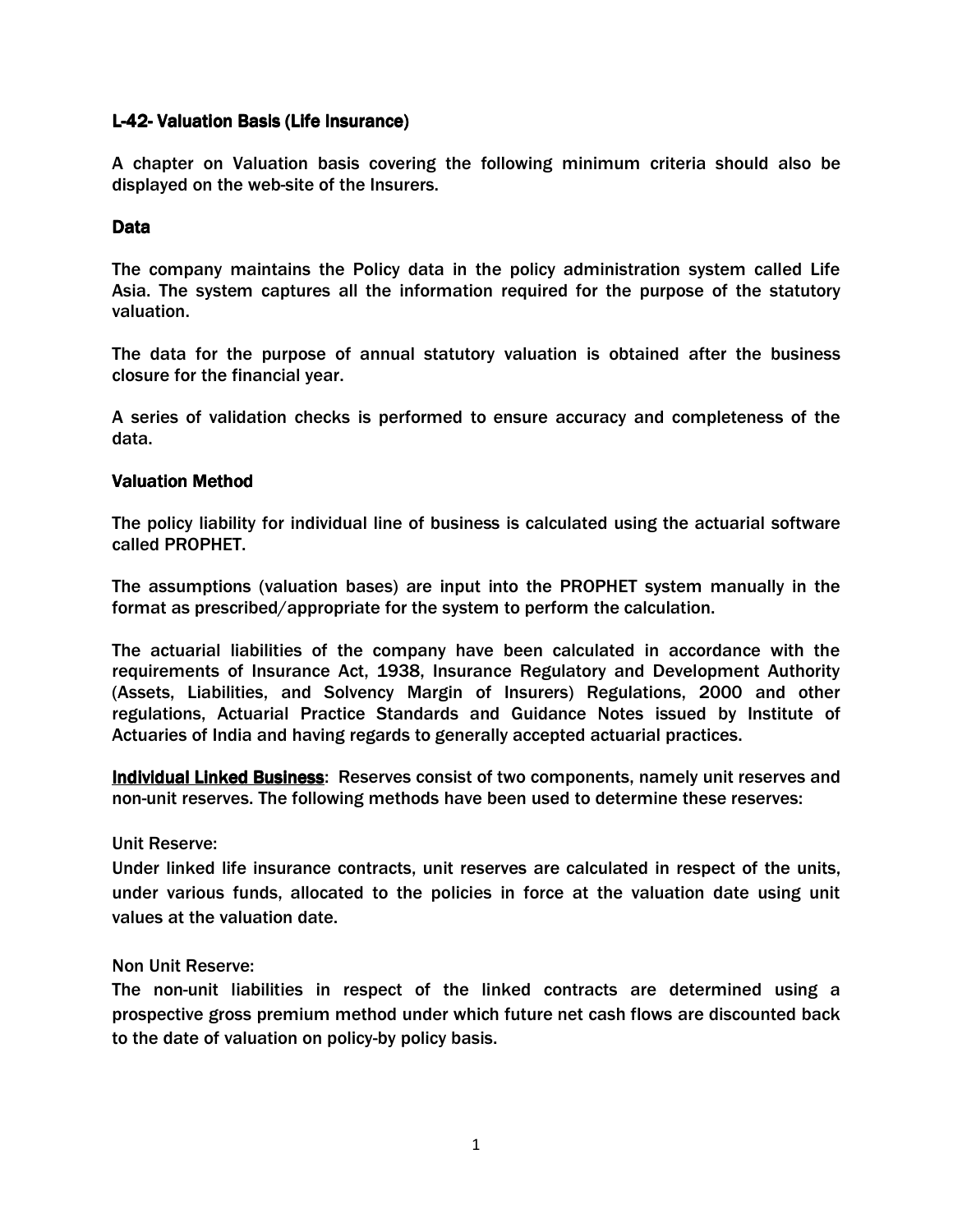In addition to the above, a separate provision is made for the following:

- i) Lapsed policies: I have kept the full unit reserves in respect of lapsed policies which, based on valuation assumptions, are likely to be reinstated/revived. The reserves kept under the lapsed policies which are not likely to be revived have been calculated in a manner to ensure that the amount of such reserve is not less than the surrender value payable in respect of such policies, if any. I have also determined the total unit reserve in respect of all lapsed policies within the reinstatement period and the excess of the total unit reserve over and above the mathematical reserve kept under the lapsed policies is set aside as fund for future appropriation.
- ii) Unearned mortality charges: One month's mortality charges based on mortality charges deducted in the month September 2013 in respect of all in-force policies have been kept as unearned mortality charges reserve.
- iii) Unearned morbidity charges: One month's morbidity charges based on morbidity charges deducted in the month September 2013 in respect of in-force policies with morbidity benefit have been kept as unearned morbidity charges reserve. For Health product, the charges are deducted annually in advance. In this case the unearned morbidity charges till the next renewal date has been kept as unearned morbidity charge reserve.
- iv) Incurred but not reported (IBNR) claims: For individual Business, I have used runoff triangle approach to allow for the delay in claim intimation. For unit-linked health contract, as the delay in reporting for health related claims is comparatively less than mortality related claims, half month's morbidity charge has been kept as IBNR.
- v) Extra Mortality Reserve: The lives subject to extra mortality and morbidity risk pay higher mortality charges. The unearned mortality and morbidity charges above will include these extra charges. The extra mortality reserve in respect of substandard lives is therefore implicitly allowed in unearned mortality/morbidity charge calculation.
- vi) Miscellaneous Reserve: This reserve is held in order to give benefit of unit value appreciation to the policyholders with effect from the date of deposit in respect of policies not yet issued. The policyholders are credited units on the date of deposit and so this reserve is held in order to ensure that the unit appreciation from the date of deposit to the valuation date is not released into the revenue account.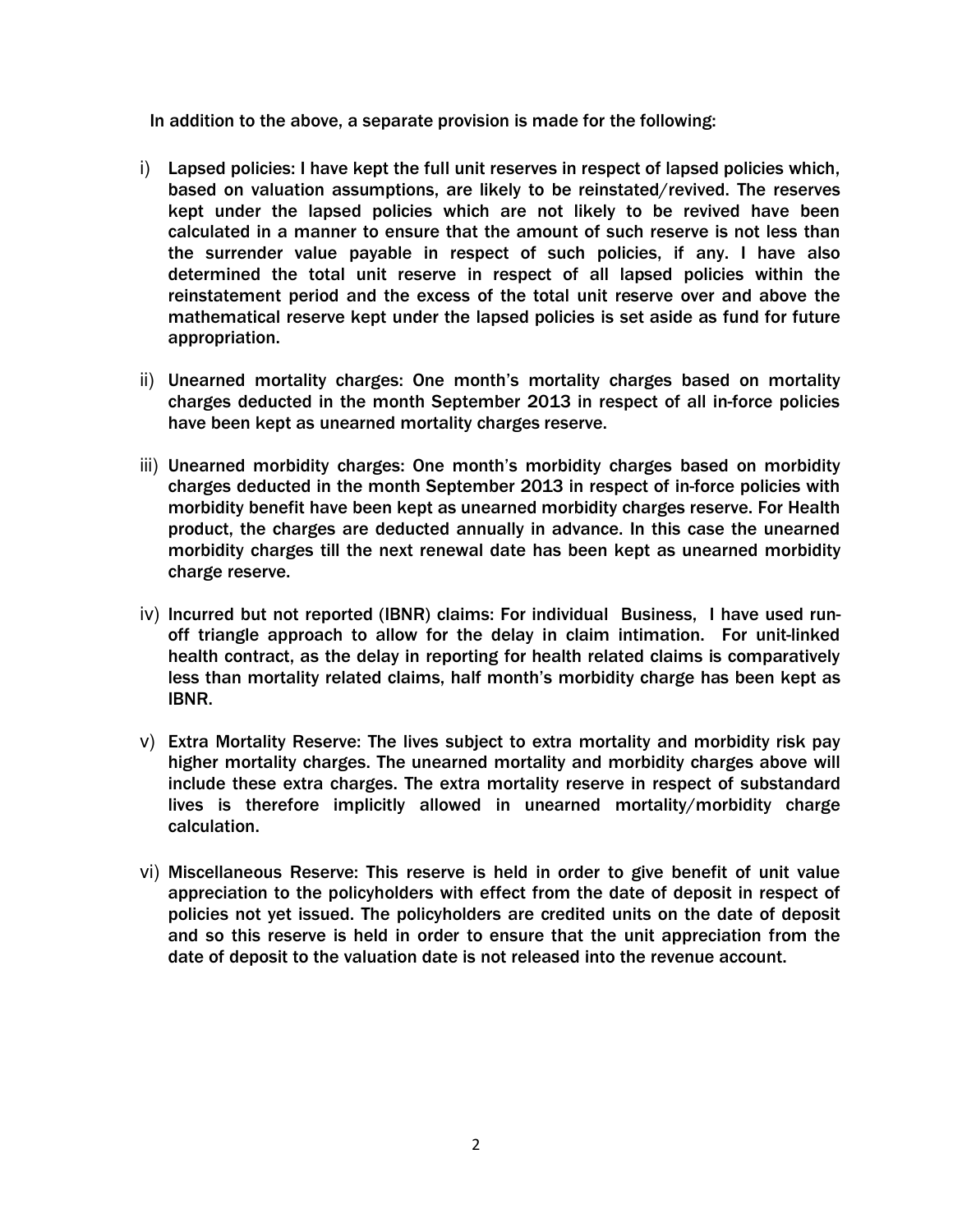vii) Options and Guarantees: As none of the contracts offer any financially significant options or guarantees, I have not provided any extra reserve in respect of options and guarantees.

# **Individual Non-Linked Business:**

As on valuation date the company had only term assurance policy under non-linked category. The reserve is determined using gross premium method. The reserve under this method is the excess of discounted value of future benefit outgo and expenses including commission over discounted value of future office premium. For regular premium policies this method may give rise to negative reserve which is zeroised and the reserve is topped up by the unearned premium for the policy year. For single premium polices where policy is eligible for surrender value the mathematical reserve is the higher of gross premium reserve calculated above and the surrender value. Surrender values are not offered on regular premium term contracts.

For lapsed policies, reserve is kept by applying a revival rate on the reserve calculated assuming that the lapsed policies are inforce and netting off for the premiums due.

An IBNR has been calculated using the run-off triangle approach for the total individual business and apportioned by proportion of claims outgo to this class.

### Group Linked Business

Reserves consist of two components, namely unit reserves and non-unit reserves. The following methods have been used to determine these reserves:

### Unit Reserve:

The reserve held under the group unit-linked plan is unit reserve which is calculated in respect of the units, under various funds, allocated to the policies in force at the valuation date using unit values at the valuation date.

### Non-Unit Reserve:

A UPR reserve has been kept in respect of the death benefit. The future management charges are higher than the future expenses allowing for MAD. As no negative cash flow occurs in the future under valuation assumptions, I have kept non-unit reserve as zero.

### **Group Non-Linked Business**

The method adopted for group yearly renewable term is unearned premium reserve (UPR) method. For group credit life, Gross Premium method was adopted except for short term scheme where a UPR method has been adopted.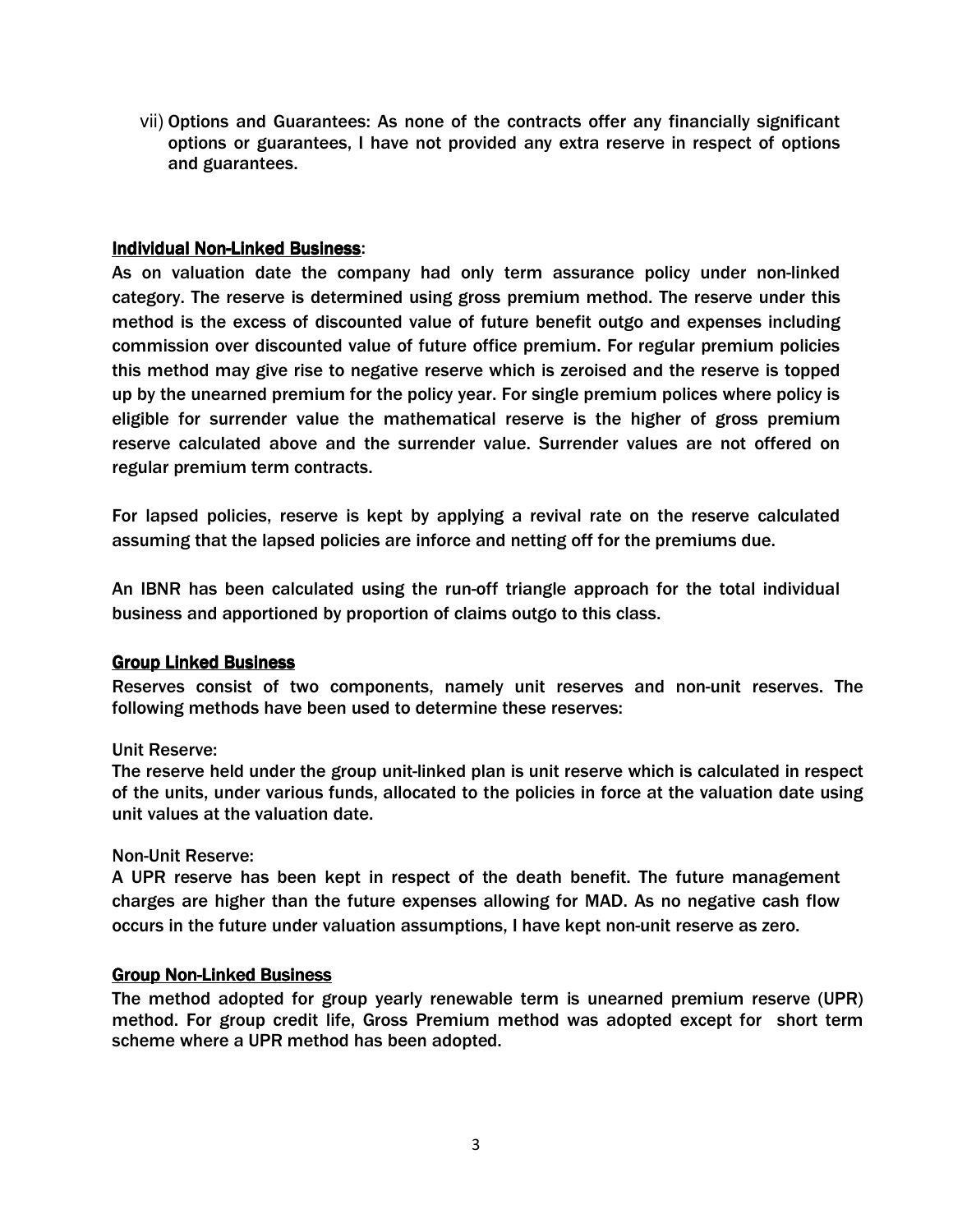For group yearly renewable term and group credit life, run-off triangle approach has been used to calculate IBNR at the valuation date and apportioned between the two products by proportion of claims outgo.

For Group Retirement Benefit Plan/Corporate Benefit Plan/Group Superannuation Plan/New Corporate Benefit Plan, the accumulated fund value is kept as reserve. A UPR reserve has kept in respect of death benefit wherever applicable.

## **Valuation Assumptions**

## **Individual Unit-Linked Products**

## Interest Rate

The interest rate assumption is derived based on the current redemption yield and in accordance with the IRDA Regulations 2000 and Guidance Notes issued by Institute of Actuaries of India.

The interest rate used for the purpose of non-unit unit reserve calculation 4.74% p.a. for next five years and 3.96% p.a. thereafter.

## Fund Growth Rate

For the purpose of the projection an assumption is made for future fund growth for various funds. This is arrived based on the current yield on various instruments like G-sec, Money Market etc and the proportion of these instruments in each of the fund the company offer for its unit-linked policy-holder.

| <b>Fund Name</b>    | <b>Next 5 Years</b> | Beyond 5 years |
|---------------------|---------------------|----------------|
| <b>Equity</b>       | 8.45%               | 7.66%          |
| <b>Debt</b>         | 5.91%               | 5.12%          |
| <b>Balanced</b>     | 7.49%               | 6.71%          |
| Liquid              | 4.24%               | 3.46%          |
| <b>Value Fund</b>   | 8.26%               | 7.47%          |
| <b>Index Fund</b>   | 9.01%               | 8.23%          |
| <b>Dynamic Fund</b> | 6.33%               | 5.54%          |

# Inflation Rate

The inflation rate used of the purpose of valuation is 4.35%.

### **Mortality**

The mortality assumption used is 88% of IALM 1994 -96 Ultimate for all products.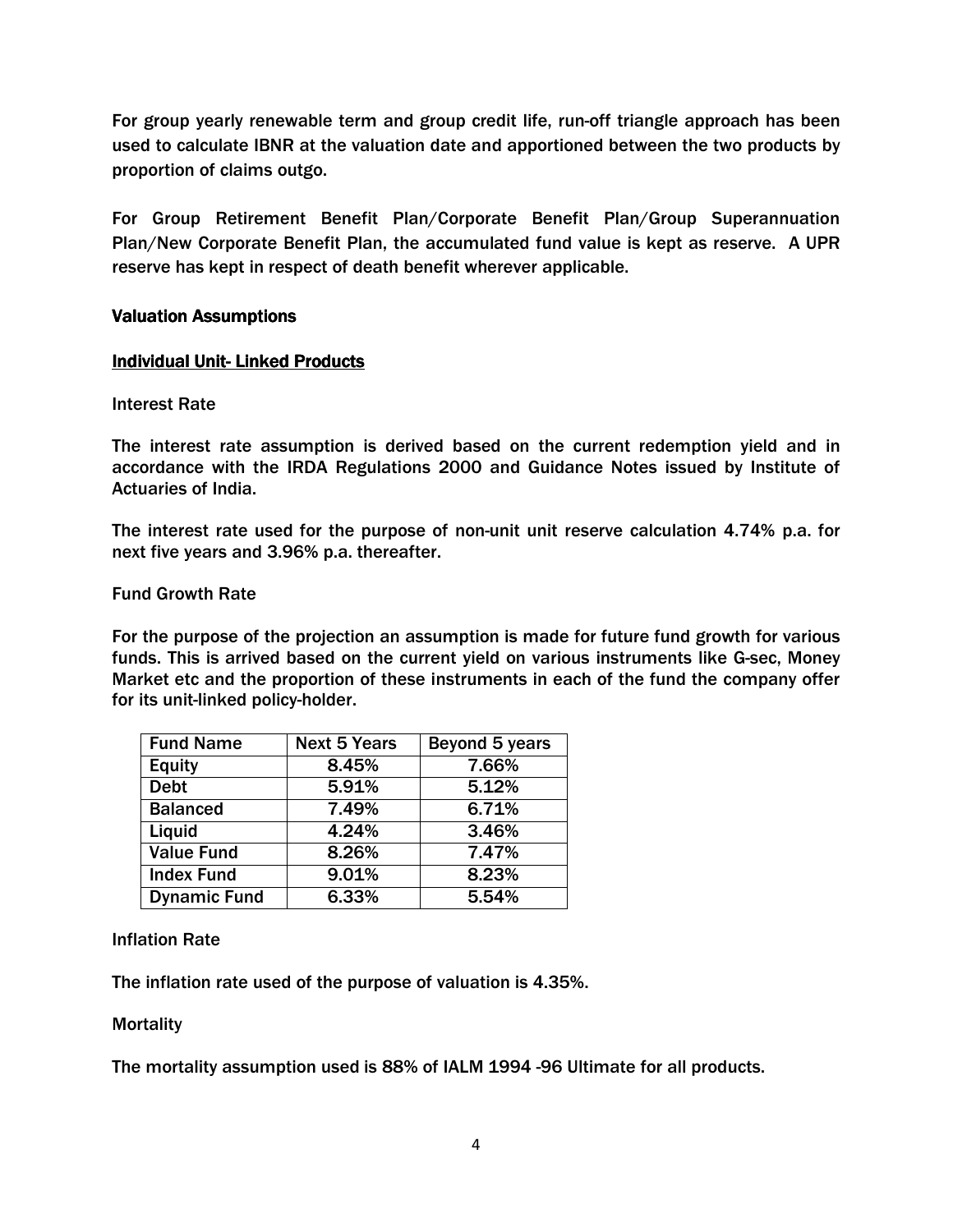# **Morbidity**

This is applicable for inbuilt riders attached to IndiaFirst Education Plan and IndiaFirst Young India Plan. Morbidity rate used is 0.2178 per 1000 SA.

## Expense

The renewal expense per policy for the purpose of valuation is Rs.347 for the single premium and Rs.556 for regular premium for the products IndiaFirst Savings Plan, IndiaFirst Education Plan and IndiaFirst Future Plan.

The renewal expense per policy assumed is 1.92% of the annual premium for regular premium and 0.6% of single premium for single premium mode for the products IndiaFirst Smart Saving Plan, IndiaFirst Young India Plan, IndiaFirst Money Back Health Insurance Plan and IndiaFirst High Life Plan.

The expense is assumed to increase at inflation rate mentioned above.

The fund management expense is 0.18% of the unit-reserve.

## **Individual Non-Linked Products**

Interest Rate

The interest rate assumed for with-profit products is 5.98% for next five years and 5.16% thereafter. The interest rate assumed for term products is 5.88% for next five years and 5.06% thereafter.

### **Mortality**

The mortality assumption used is

| <b>Product</b>                 | as % of IALM 1994-<br>96 ultimate |
|--------------------------------|-----------------------------------|
| <b>IndiaFirst Life Plan</b>    | 60.5%                             |
| <b>IndiaFirst Anytime Plan</b> | 55%                               |
| IndiaFirst Secure Save Plan    | 110%                              |
| IndiaFirst Maha Jeevan Plan    | 88%                               |
| IndiaFirst Mediclaim Plan      | 88%                               |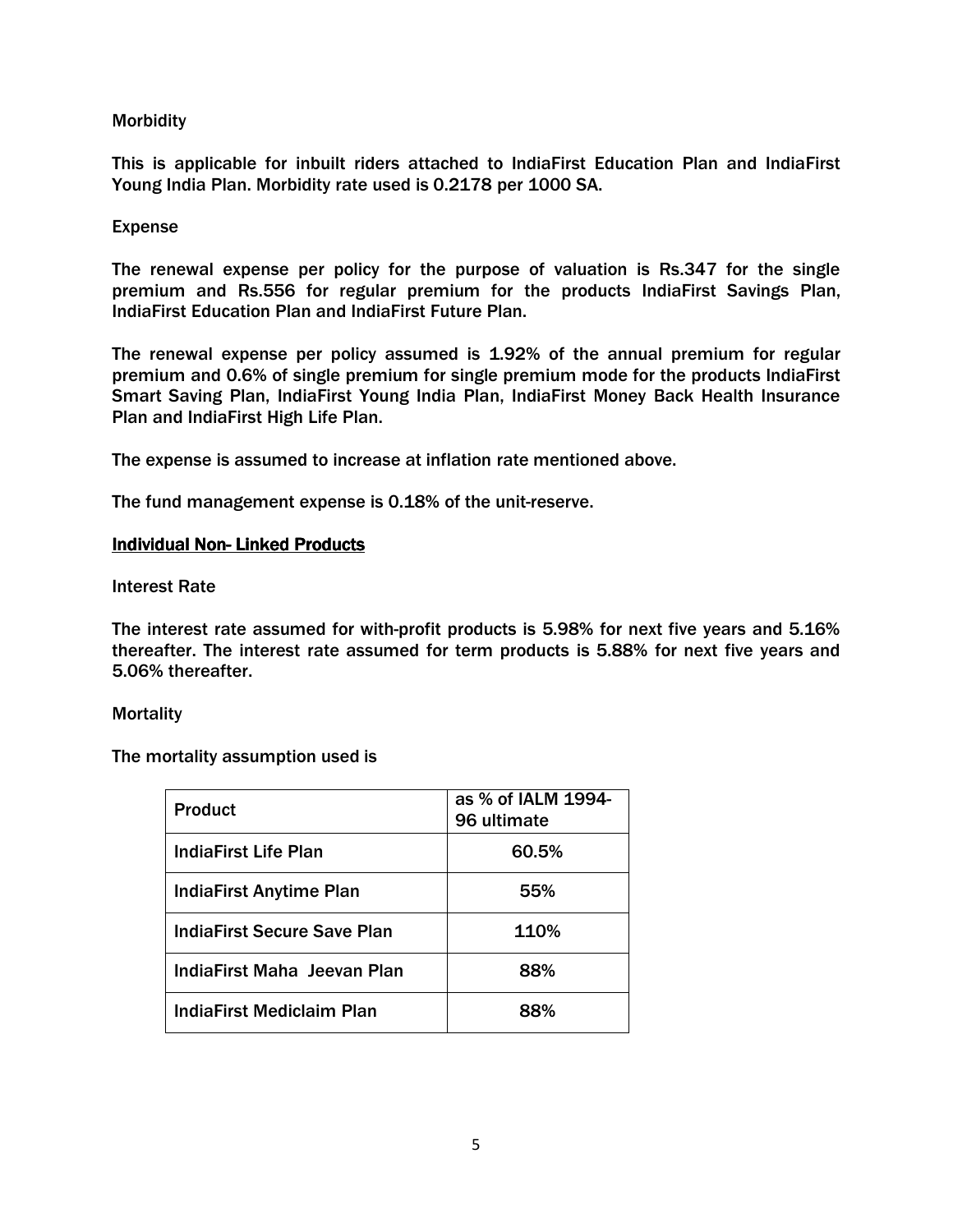# Expense

The renewal expense of IndiaFirst Anytime Plan and IndiaFirst Life Plan is Rs.167 p.a. for regular premium and Rs.83 p.a. for single premium. Claim expense of 1.2% of death benefit subject to maximum of Rs.10,000

The renewal expense of IndiaFirst Secure Save Plan, IndiaFirst Maha Jeevan Plan and IndiaFirst Simple Benefit Plan is 2.4% of annual premium.

## **One Year Group Term**

The reserve with respect to this product is UPR and it based on the received premium less commission.

## **Group Credit Life Plan**

Interest Rate

The interest rate used is 5.67% for next five years and 4.88% thereafter.

**Mortality** 

The mortality assumption used is

| Type of loan        | as % of IALM 1994-96 ultimate |
|---------------------|-------------------------------|
| <b>Housing Loan</b> | 60.5%                         |
| <b>Vehicle</b>      | 77%                           |
| <b>Education</b>    | 66%                           |
| <b>Microfinance</b> | 231%                          |
| <b>Personal</b>     | 99%                           |

### Expense

The renewal expense is Rs.69 increasing with inflation. Claim expense of 1.2% of death benefit subject to maximum of Rs.10,000